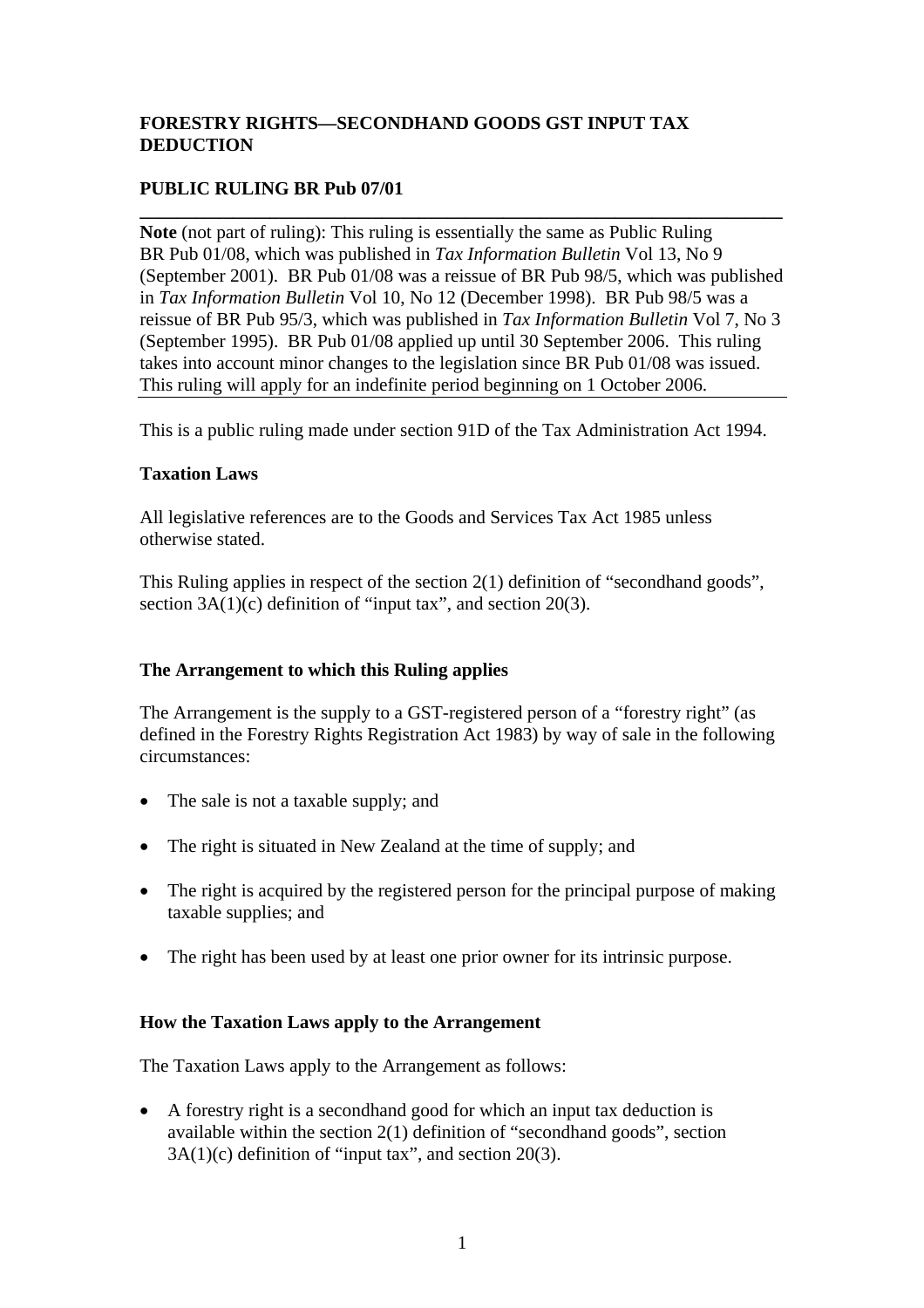# **The period for which this Ruling applies**

This Ruling will apply for an indefinite period beginning on 1 October 2006.

This Ruling is signed by me on the  $22<sup>nd</sup>$  day of February 2007.

**Susan Price**  Senior Tax Counsel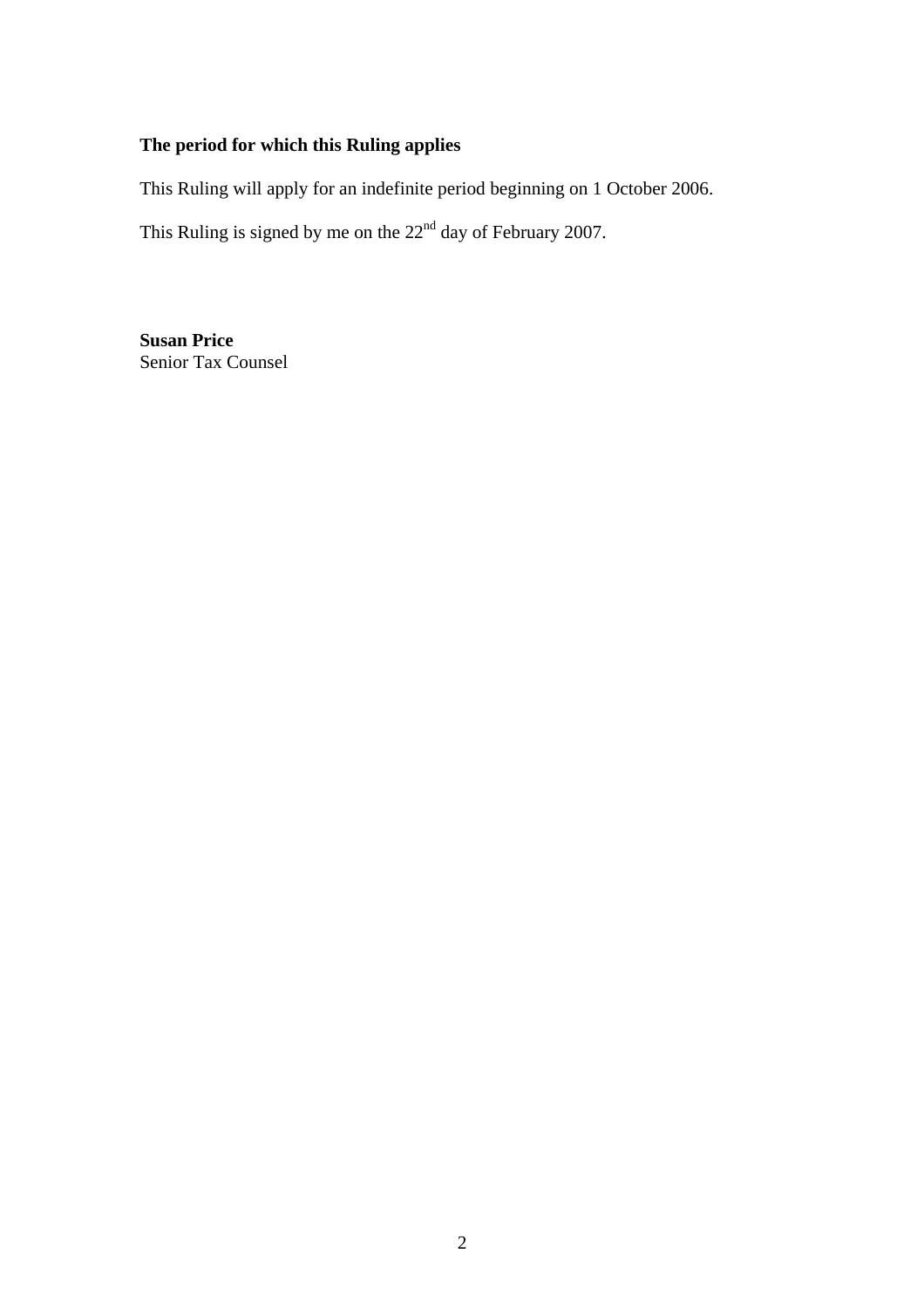# **COMMENTARY ON PUBLIC RULING BR Pub 07/01**

This commentary is not a legally binding statement, but is intended to provide assistance in understanding and applying the conclusion reached in public ruling BR Pub 07/01 (the Ruling).

The subject matter covered in the Ruling was previously dealt with in public ruling BR Pub 01/08 (*Tax Information Bulletin* Vol 13, No 9 (September 2001)) under the heading "Forestry rights—secondhand goods GST input tax deduction: Public Ruling—BR Pub 01/08". BR Pub 01/08 was a reissue of BR Pub 98/5 (*Tax Information Bulletin* Vol 10, No 12 (December 1998)), which was a reissue of BR Pub 95/3 (*Tax Information Bulletin* Vol 7, No 3 (September 1995)). BR Pub 01/08 applied until 30 September 2006. This Ruling extends that coverage and applies for an indefinite period beginning on 1 October 2006.

### **Background**

We have been asked to clarify whether a GST-registered person who buys a forestry right by way of a non-taxable supply may make a secondhand goods input tax deduction. It has been unclear whether a forestry right can be a secondhand good.

All legislative references are to the Goods and Services Tax Act 1985 unless otherwise stated.

# **Legislation**

Section 2 of the Forestry Rights Registration Act 1983 (FRRA) defines "forestry right" (for the purposes of that Act):

**Forestry right** means a right created in accordance with this Act:

Section 2A of the FRRA deals with the creation of forestry rights. It states:

#### **2A Creation of forestry rights**

- (1) A forestry right may be created by the proprietor of land—
	- (a) By creating in accordance with subsection (3); or
		- (b) By granting to any other person; or
		- (c) By reserving to the proprietor on the sale of the land, the right to-
		- (d) Establish, maintain, and harvest; or
		- (e) Maintain and harvest,—
	- a crop of trees on that land.
- (2) The forestry right may also
	- (a) Grant or reserve rights of access and rights of construction and use of tracks, culverts, bridges, buildings, and other works and facilities if those rights are ancillary to and necessary for the purposes of subsection (1):
	- (b) Provide for charges, payments, royalties, or division of the crop or the proceeds of the crop.

whether or not such rights or provisions are coupled with an obligation.

(3) Despite any enactment or rule of law, the proprietor may, in accordance with this section, create a forestry right for the proprietor.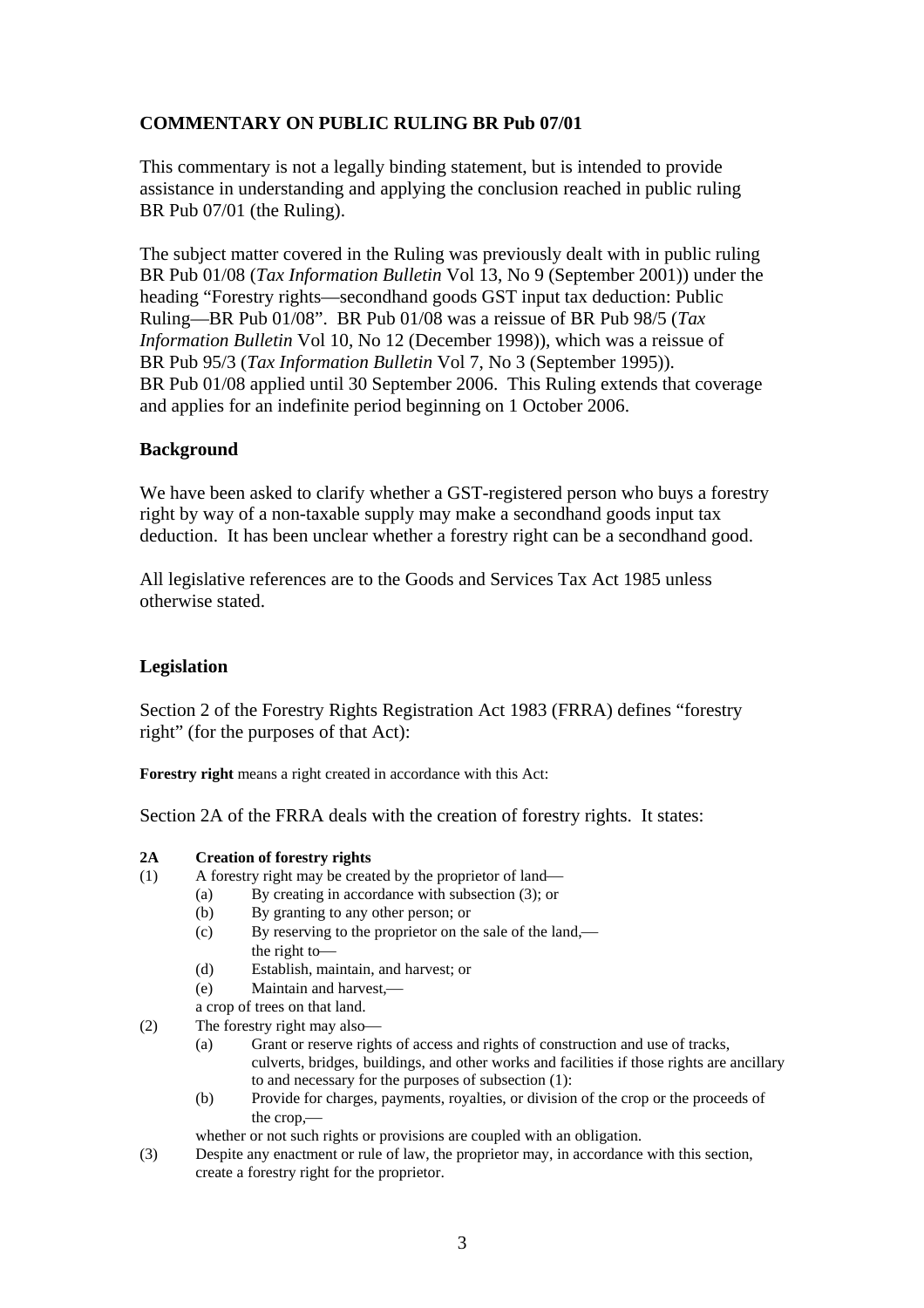(4) No right created under this section is capable of conferring a right of exclusive possession of the land.

Section 3(1) of the FRRA states:

Notwithstanding any rule of law or equity to the contrary, every forestry right shall be deemed to be a *profit à prendre*.

Section 2(1) of the Goods and Services Tax Act 1985 defines "goods":

**Goods** means all kinds of personal or real property; but does not include choses in action, money or a product that is transmitted by a non-resident to a resident by means of a wire, cable, radio, optical or other electromagnetic system or by means of a similar technical system:

Section 3A(1)(c) defines "input tax" in relation to secondhand goods:

- $(1)$  Input tax, in relation to a registered person, means—
	- … (c) an amount determined under subsection (3) after applying subsection (2).

Section 20(3) allows deductions from output tax, and states:

- (3) Subject to this section, in calculating the amount of tax payable in respect of each taxable period, there shall be deducted from the amount of output tax of a registered person attributable to the taxable period-
	- (a) In the case of a registered person who is required to account for tax payable on an invoice basis pursuant to section 19 of this Act, the amount of the following— …
		- (ia) Input tax in relation to the supply of secondhand goods to which section 3A(1)(c) of the input tax definition applies, to the extent that a payment in respect of that supply has been made during that taxable period:
	- … (b) In the case of a registered person who is required to account for tax payable on a payments basis or a hybrid basis pursuant to section 19 of this Act, the amount of the following-
		- (i) Input tax in relation to the supply of goods and services made to that registered person, being a supply of goods and services which is deemed to take place pursuant to section  $9(1)$  or section  $9(3)(a)$  or section  $9(3)(aa)$  or section 9(6) of this Act, to the extent that a payment in respect of that supply has been made during the taxable period:

### **Application of the Legislation**

Under sections 2(1), 3A, and 20(3), seven conditions must be met before the purchase of a forestry right by a GST-registered person will permit a secondhand goods input tax deduction.

- Forestry rights must be "goods" as defined in section  $2(1)$ .
- The supply of a forestry right must be by way of sale.
- The supply of the forestry right must be a non-taxable supply.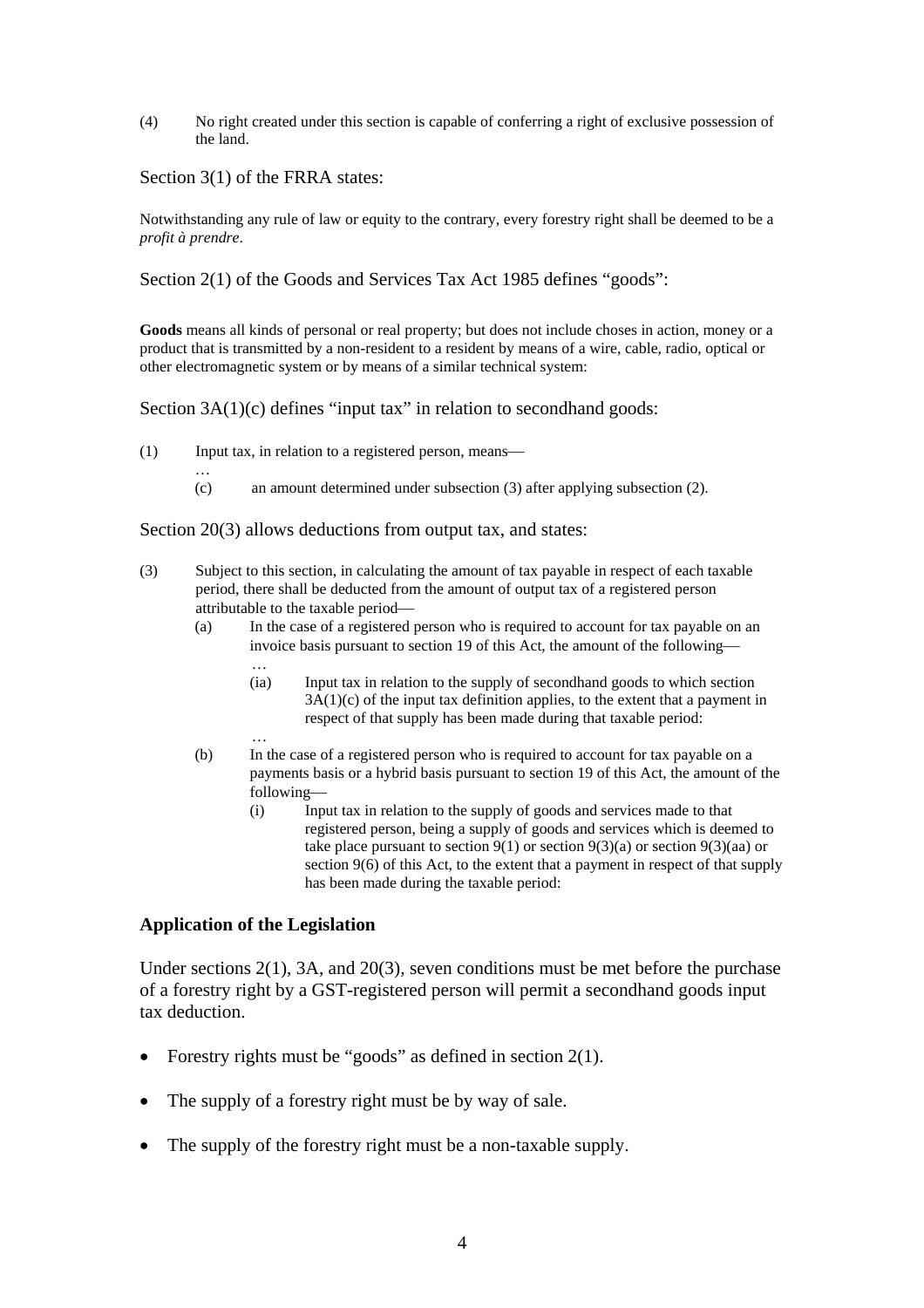- The sale must involve payment in the taxable period for which an input tax deduction is sought.
- The forestry right must be secondhand.
- The forestry right must be acquired for the principal purpose of making taxable supplies.
- The forestry right must be situated in New Zealand at the time of sale.

The following paragraphs consider some of these requirements.

### *"Goods"*

The Commissioner considers that a forestry right (as defined in section 2 of the FRRA) is a "good" for GST purposes. "Goods" means all real and personal property but does not include choses in action. Section 3(1) of the FRRA deems forestry rights to be *profits à prendre*. A *profit à prendre* is a right to take something off another person's land. A *profit à prendre* is an interest in land. It is not a chose in action because the rights under a *profit à prendre* are of a possessory nature, whereas a chose in action can be enforced only by action. An example of a "chose in action" is the granting of a licence at a boat marina. The benefits arising from the licence cannot be obtained by taking possession of the licence, but by action against a licensor who refuses to honour the licence. On the other hand, a forestry right, which can be enforced by taking possession, is real property and a "good" for GST purposes.

### *"Sale"*

A secondhand goods input tax deduction is available only if there is a supply by way of sale. Forestry rights are a form of transferable property right, like other *profits à prendre*, and may be sold. It will be a question of fact whether there has been a sale rather than a lease or sub-grant of a forestry right. Because of the definition of "input tax" in section 3A, a secondhand goods input tax deduction is available only where there is a sale (section 3A(2)).

The sale must be by way of a non-taxable supply for an input tax deduction to be available.

# *"Payment"*

An input tax deduction is available only to the extent that there has been payment for the goods in the relevant taxable period. Therefore, if there is a sale by instalments, input tax deductions are available only in the taxable period in which each instalment is paid.

# *"Secondhand"*

The forestry right must be "secondhand" before an input tax deduction is available. The Commissioner considers that land is a secondhand good. This is supported by